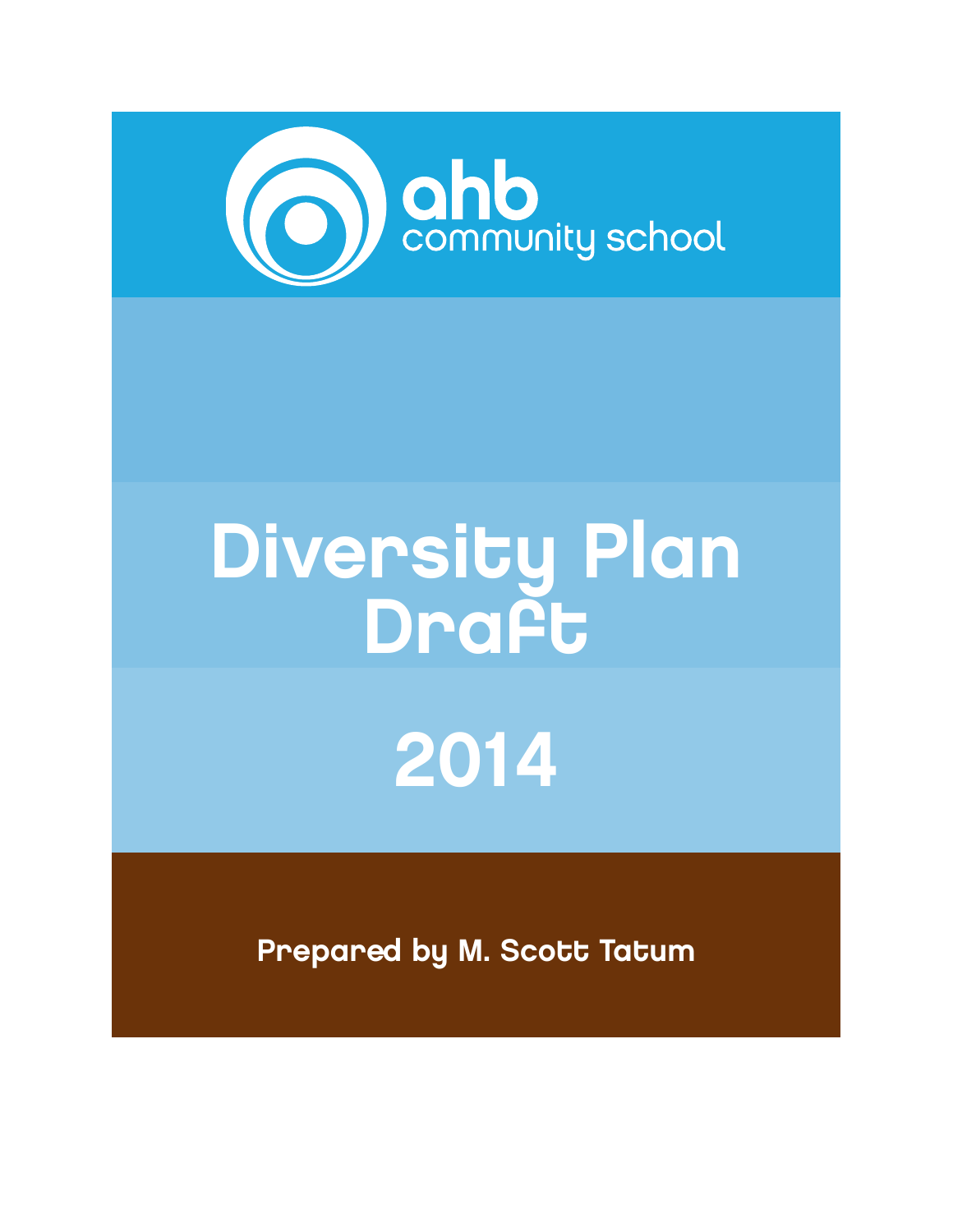| Defining Identity                     | З |
|---------------------------------------|---|
| <b>Current Policies</b>               | 4 |
| Contexts                              | 5 |
| <b>Supporting Goals</b>               |   |
| <b>Action Plan</b>                    | 8 |
| 1. Meaningful Reflection & Self-Study | 8 |

2. Stated Commitment 3. Focused Leadership

4. Multicultural Education

5. Measurable Goals

| З |    |
|---|----|
| 4 |    |
| 5 |    |
| T |    |
| 8 |    |
|   | 8  |
|   | 9  |
|   | 10 |
|   | 11 |
|   | 12 |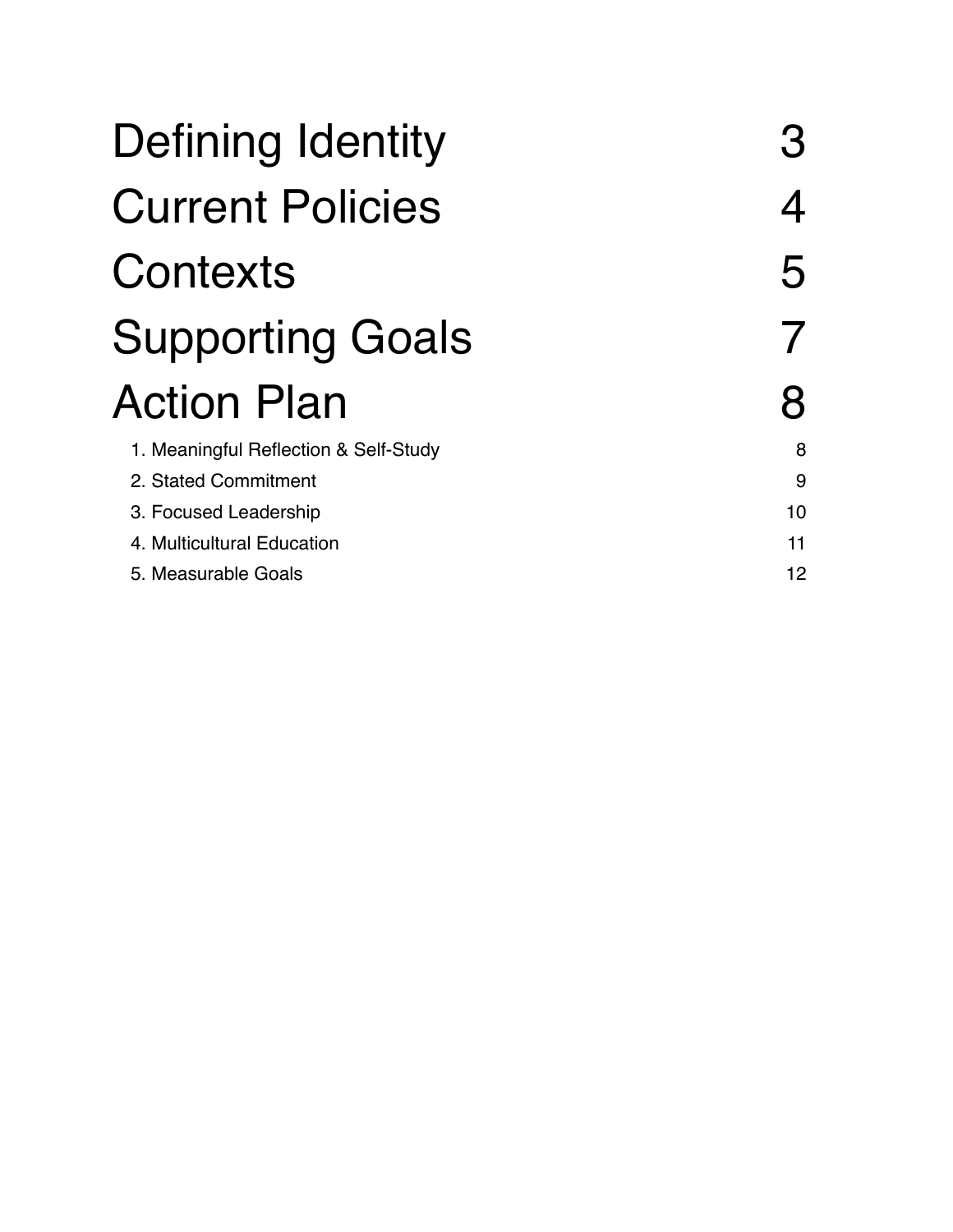# **Defining Identity**

*At AHB Community School, diversity is understood to be defined as a series of identities including: abilities/disabilities, class (e.g., parents' level of education, family income/assets), nationality & ethnicity, gender, language, race, religious preference, and sexual orientation. We recognize that every member of our community is identified in each of these ways, and we believe that AHB Community School is greatly enriched by this diversity as a school. Current Policies*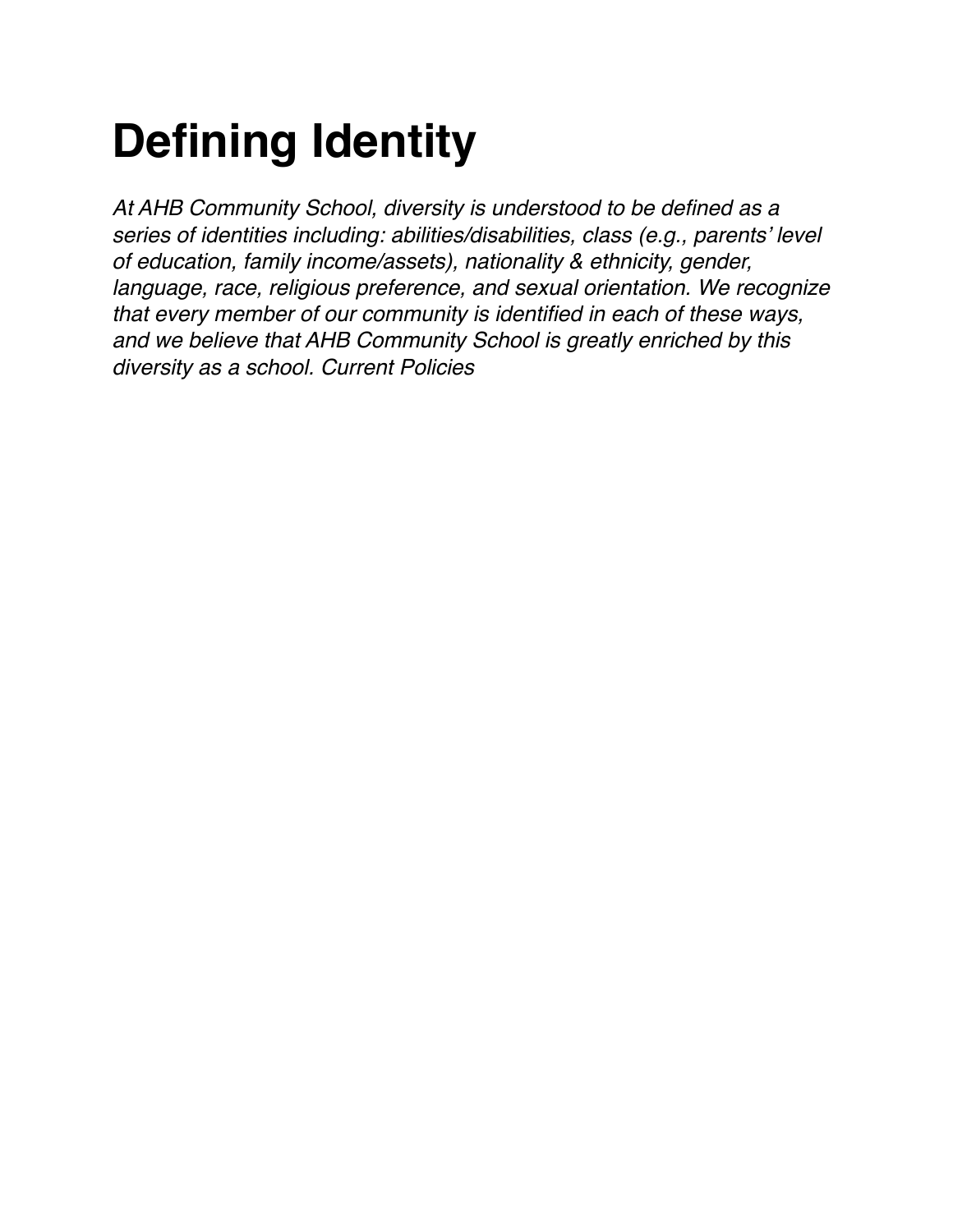# **Current Policies**

For Students:

*AHB Community School admits students of any race, color, national and ethnic origin, religion, sexual orientation, and gender expression to all the rights, privileges, programs and activities generally accorded or made available to students at the school. It does not discriminate on the basis of race, color, national and ethnic origin, sexual orientation, or gender expression in administration of its educational policies, admissions policies, and school-administered programs.*

### For Faculty:

*AHB Community School is committed to workplace diversity and does not discriminate on the basis of age, race, religion, color, national & ethnic origin, sex, sexual orientation, or gender expression.*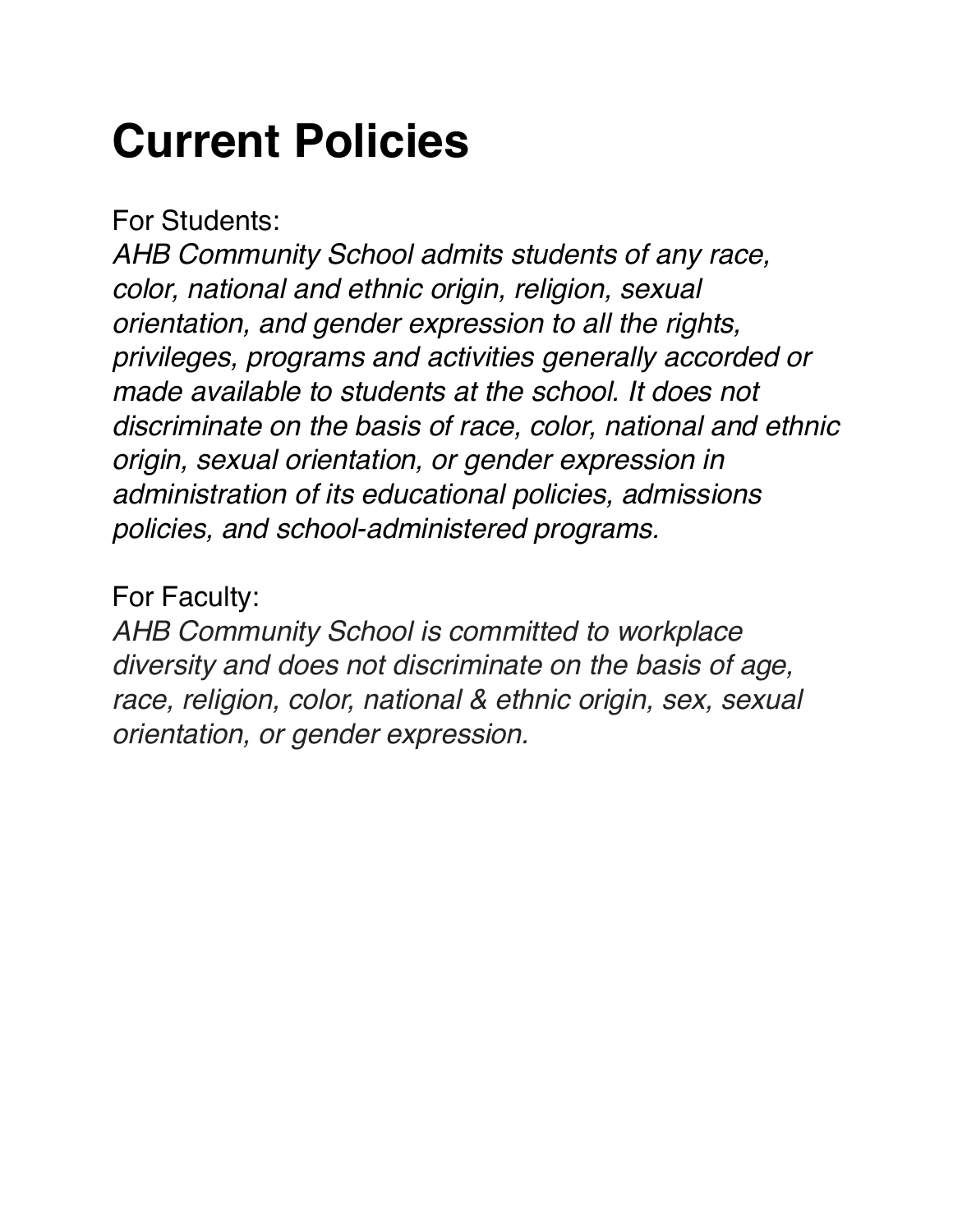# **Contexts**

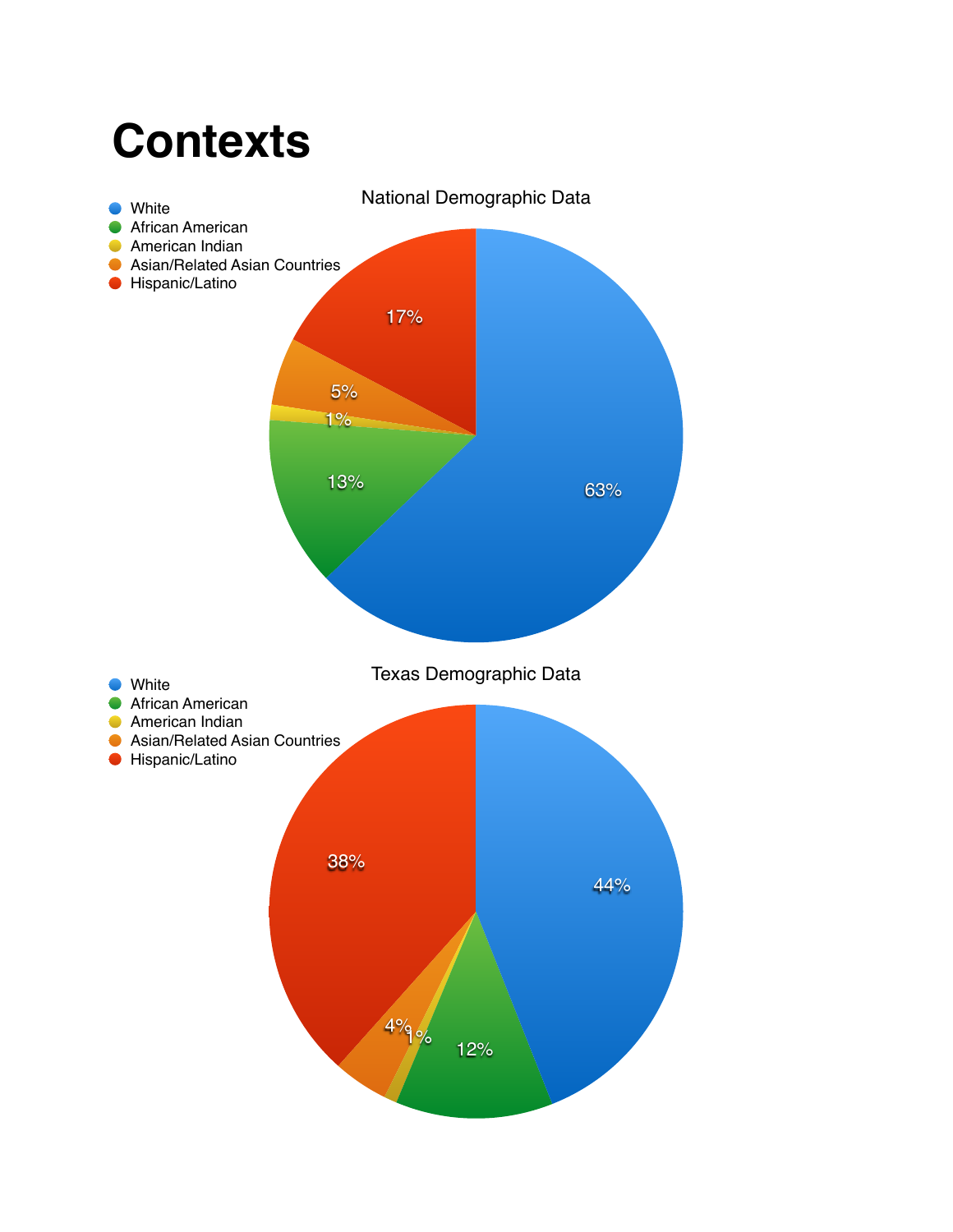

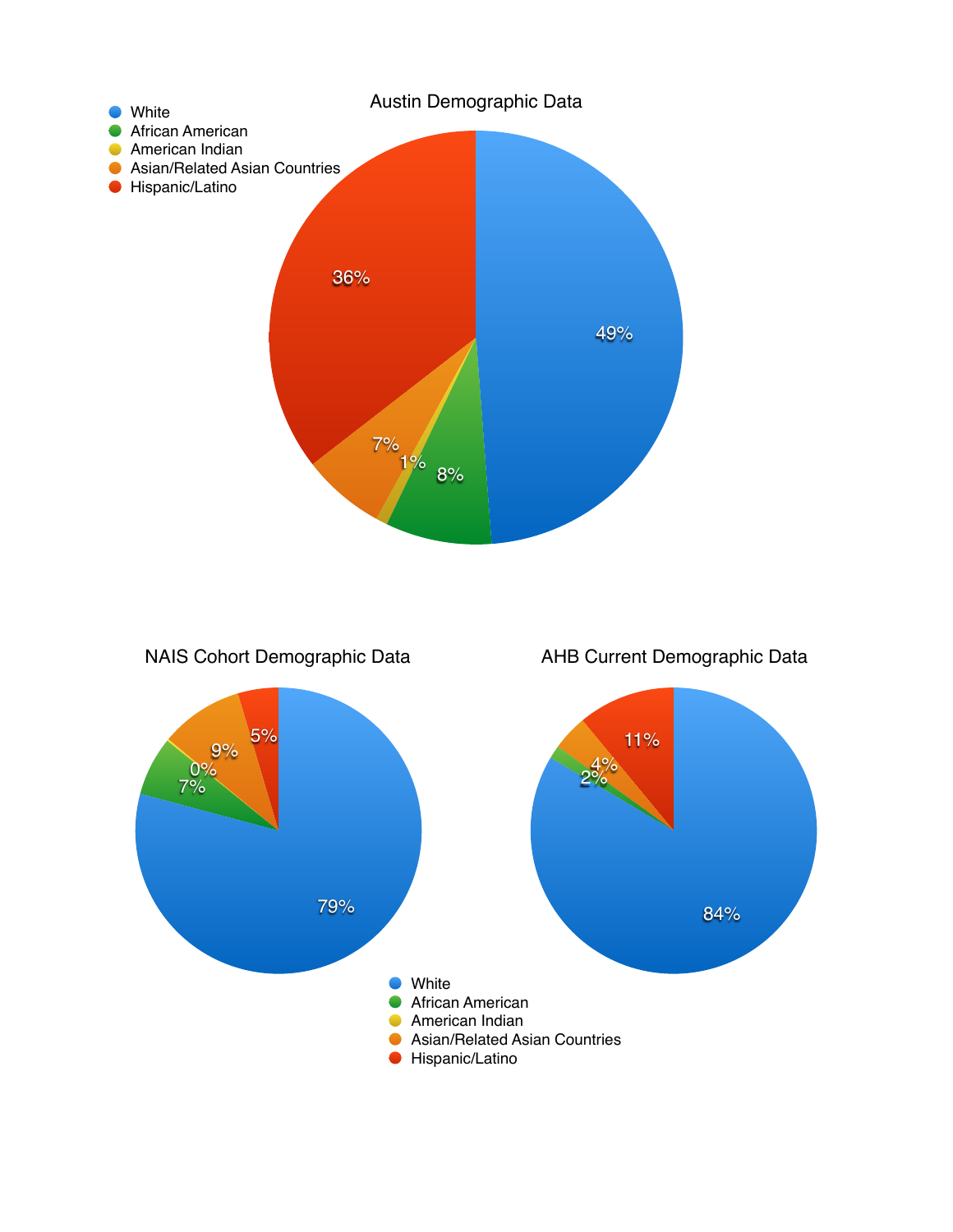# **Supporting Goals**

- 1. That the school engage in an ongoing process of meaningful reflection and self-study regarding inclusivity, equity, access, and multiculturalism.
- 2. That the Board of Director and Executive Director make transparent, prominent, public, and systematic our school's stated commitment to inclusivity, equity, access, and multiculturalism as guided by the mission statement.
- 3. That through the intentional, focused leadership of the Board and the Executive Director, AHB Community School develop systems to provide mentorship and coaching to various constituency groups, to inform and create policy, to ensure accountability, and to communicate the current and future goals of the school.
- 4. That AHB Community School reviews, establishes and implements programmatic standards for multicultural education.
- 5. That the school set clear and measurable goals, including the allocation of funds and other resources, to expand diversity among students and families, Board members, administration, faculty, and staff.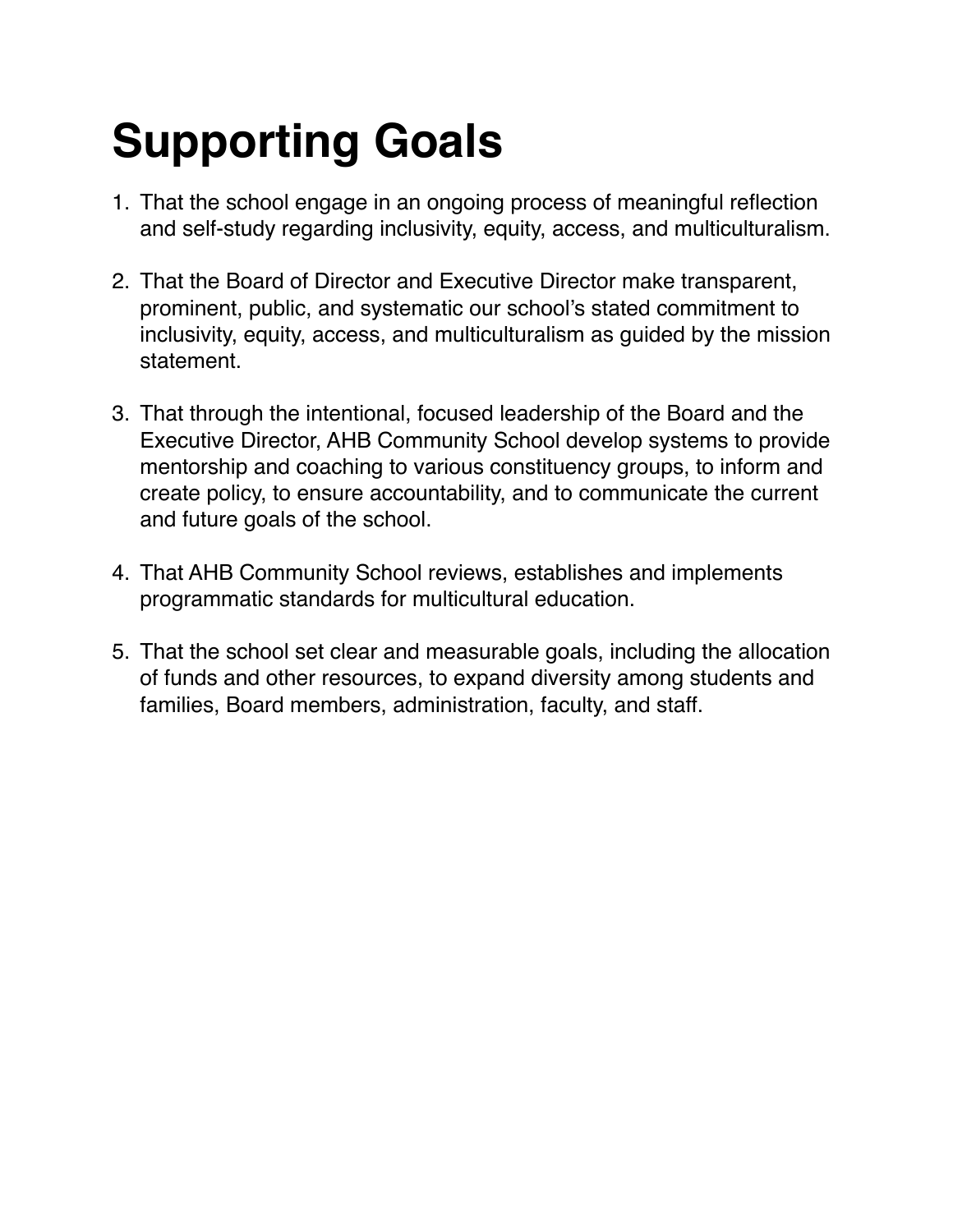## **Action Plan 1. Meaningful Reflection & Self-Study**

*That the school engage in an ongoing process of meaningful reflection and self-study regarding inclusivity, equity, access, and multiculturalism.*

- Teachers & families determine the relevant values to measure, and the means for measuring them. Then create a strategy to assess our culture, our demographics, and other related information to establish a baseline.
- Develop and implement evaluation/accountability processes for all employees, students, parents, and the Board.
- Establish a method for reviewing our own "case studies," reflecting on issues that arise each year, and identifying specific areas for improvement.
- Engage an outside committee or consultant to review our work and provide recommendations for moving forward effectively.
- Facilitate annual forums for community-wide reflection and assessment, including school-wide gatherings as well as smaller gatherings for affinity groups, parents, students, faculty, and staff.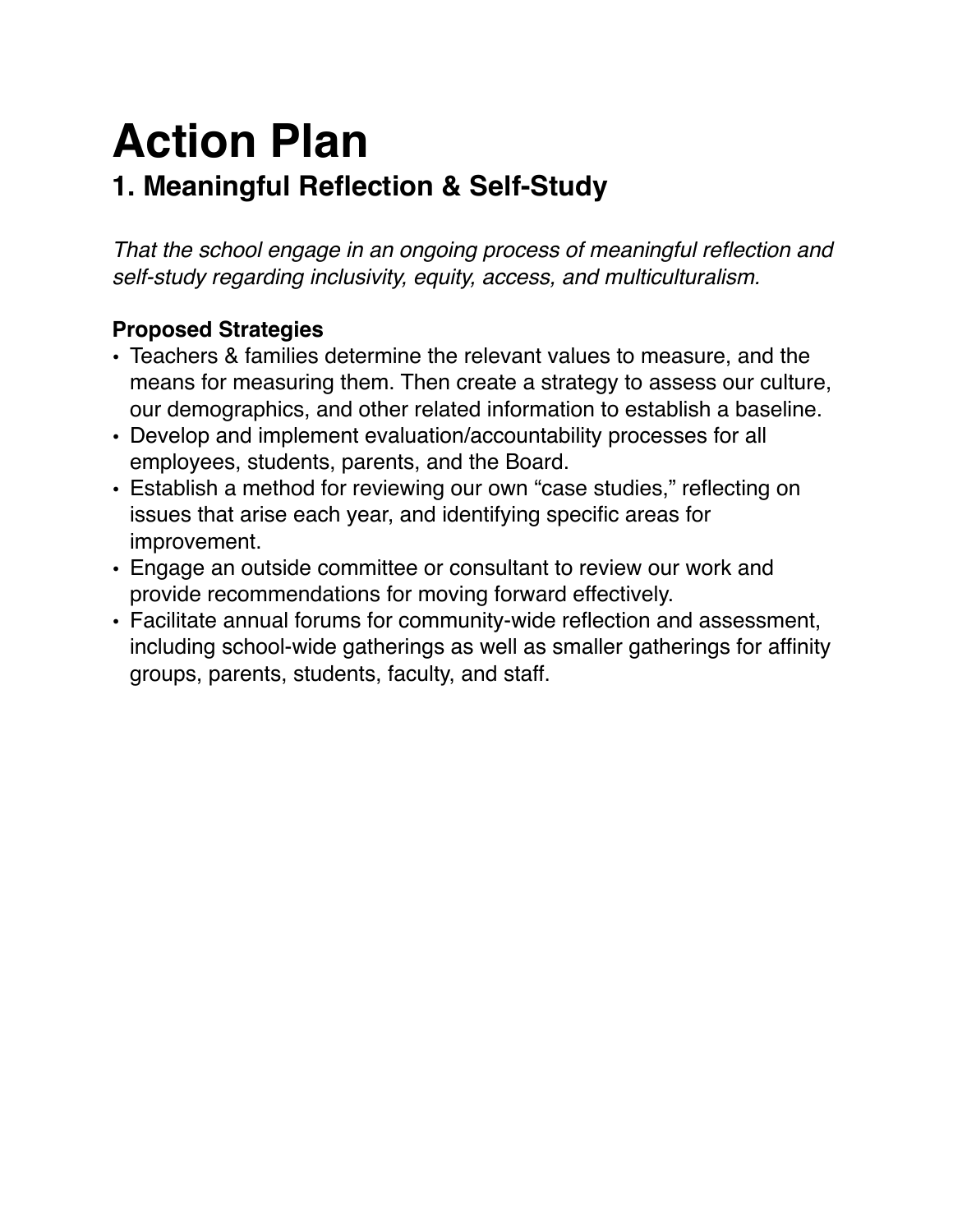### **2. Stated Commitment**

*That the Board of Director and Executive Director make transparent, prominent, public, and systematic our school's stated commitment to inclusivity, equity, access, and multiculturalism as guided by the mission statement.*

- Publish and disseminate the School's commitment to and plans for diversity.
- Increase awareness of the issues and accomplishments within the school community.
- Implement diversity training as part of the Board orientation program, and provide ongoing diversity training for current Board members.
- Create a Board ad hoc committee on diversity to assist the standing committees to integrate diversity in their work.
- Make visible and accessible AHB's by-laws, policies, practices, and benefits.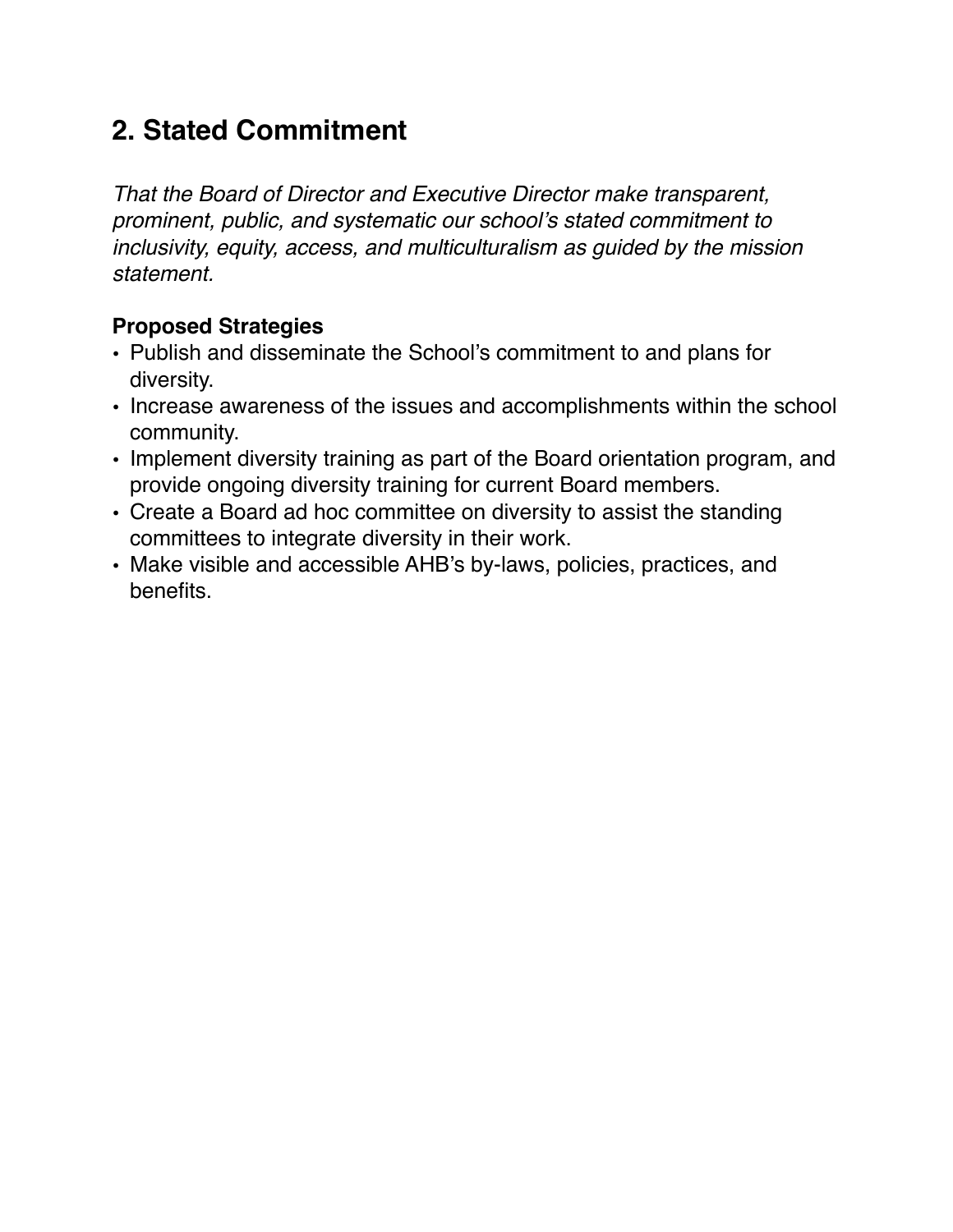### **3. Focused Leadership**

*That through the intentional, focused leadership of the Board and the Executive Director, AHB Community School develop systems to provide mentorship and coaching to various constituency groups, to inform and create policy, to ensure accountability, and to communicate the current and future goals of the school.*

- Develop hiring practices throughout the school to include:
	- Train faculty and staff who lead and make hiring decisions.
	- Evaluate potential candidates in terms of their demonstrated commitment and skill sets.
	- Make explicit our recruitment and hiring objectives.
- Establish and communicate clear expectations for parent buy-in and support of the parent and student promises (see Community Handbook), diversity plan, and other initiatives to enhance multiculturalism efforts.
- Establish and communicate clear expectations for all employees, students, parents, and the Board.
- Provide mentorship/coaching for multicultural educational practices.
- Enhance mentoring systems for all students.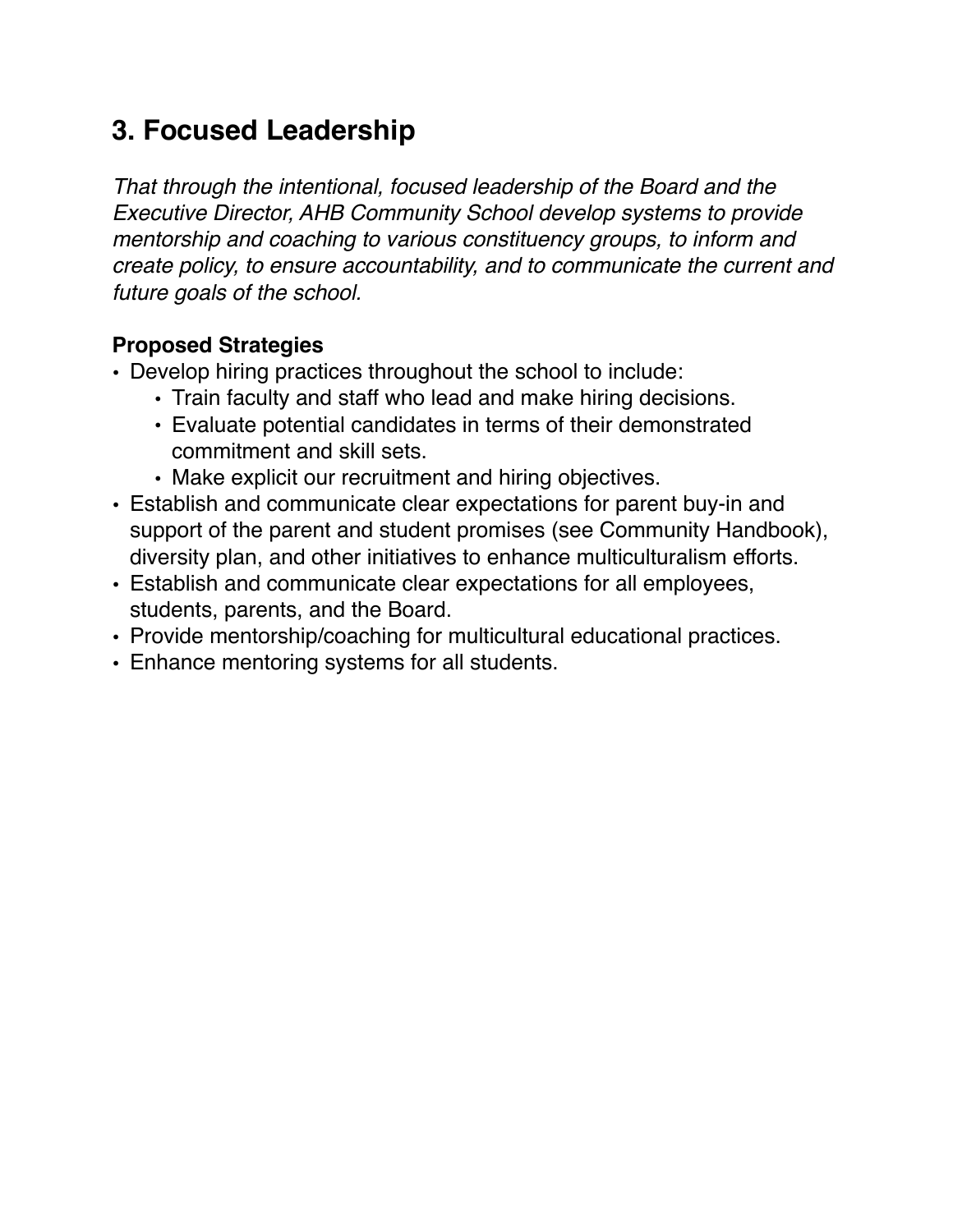### **4. Multicultural Education**

*That AHB Community School reviews, establishes and implements programmatic standards for multicultural education.*

- Charge the Academic Team to lead a three-year process to:
	- Define essential terms relevant to multicultural curricula.
	- Review current and re-establish a baseline curriculum through selfevaluation and mapping.
	- Review model programs and determine goals.
	- Develop a change proposition, professional development plan, and budget.
	- Implement and evaluate programs, practices, and faculty.
- Create a plan that provides direction, guidance, support, and resources for AHB faculty.
- Provide orientation/training programs for teachers, staff, and parents.
- Pursue a professional development program that is required, structured, periodic, and intensive around multicultural education.